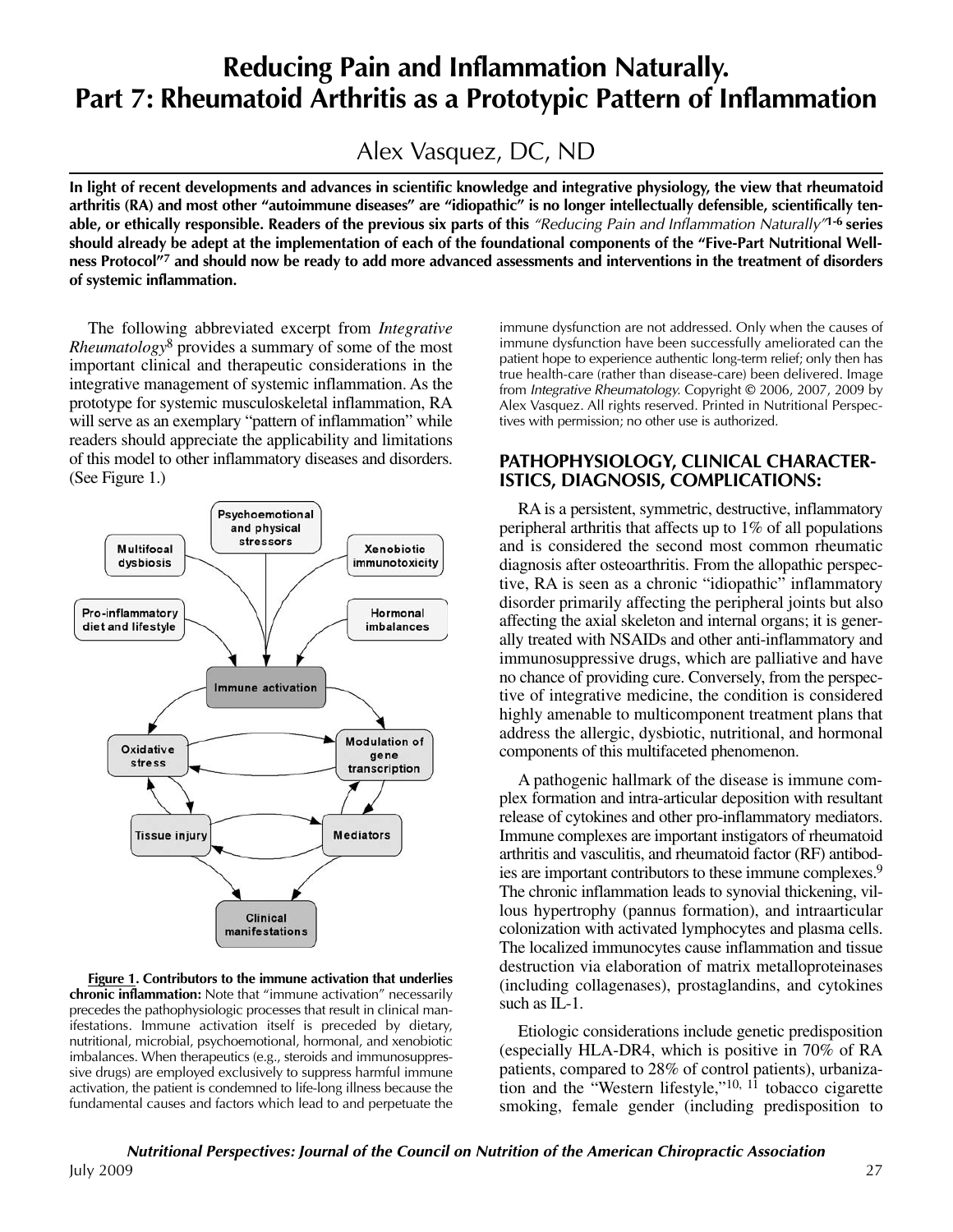chronic urinary tract infections/colonization, especially due to *Proteus mirabilis*12, 13), hyperestrogenism/dysestrogenism, hypoandrogenemia, vitamin D deficiency, psychoemotional stress, food allergies, and orodental and gastrointestinal dysbiosis (especially hypersensitivity dysbiosis against *Eubacterium aerofaciens*14; see January 2006 issue of *Nutritional Perspectives* for review of dysbiosis).

Clinical presentations are somewhat variable given the systemic and inflammatory nature of the disease; however, the stereotypic presentation is that of localized hand/wrist pain and inflammation along with nonspecific systemic manifestations such as fatigue, malaise, low-grade fever, and anorexia. RA can affect any age, either gender; however, it is 2-3x more common in women, and the typical onset is between 25-50 years of age. "Peripheral symmetric polyarthritis" is a classic description for RA; but this same description can be applied to many cases of hemochromatosis<sup>15</sup> and SLE as well. Generally, clinicians note palpable joint swelling with synovitis and effusion, and patients describe morning stiffness that lasts up to about an hour. The joints most commonly affected are the wrists, MCP, PIP, MTP (metatarsophalangeal) joints, and knees (Baker's cyst is common). In severe or advanced disease, essentially any joint in the body—including the TMJ and upper cervical spine—can be involved. Upper cervical spine involvement can lead to atlantoaxial instability; thus, upper cervical spine manipulation is contraindicated until atlantoaxial instability has been excluded clinically or radiographically. Generalized osteoporosis is common due to inflammation, disuse/deconditioning, hypogonadism, and drug effects (especially corticosteroid-induced osteoporosis). Advanced complications include radial deviation of the wrists and ulnar deviation of the fingers, swan neck deformity (PIP hyperextension with DIP hyperflexion), and boutonniere deformity (PIP hyperflexion with DIP hyperextension). In the skin, rheumatoid nodules (subcutaneous inflammatory granulomas) are seen in up to 30% of patients; these are occasionally seen in patients with hemochromatoic arthropathy mimicking RA. Rheumatoid vasculitis leads to impaired tissue perfusion, causing necrosis of affected tissues: fingers, skin, internal organs, and nerves (peripheral neuropathy). Lung involvement can cause dyspnea, pulmonary nodules, and fibrosis. Ocular complications are seen in 1% of patients but can lead to rapid blindness. Up to 20% of patients with RA develop Sjogren's syndrome or other autoimmune syndromes such as SLE, MS, Hashimoto's thyroiditis; "mixed connective tissue disease" can easily co-exist beside a primary clinical presentation of RA.

Major differential diagnoses include hemochromatosis and iron overload, osteoarthritis, SLE, septic arthritis, reactive arthritis, gout, calcium pyrophosphate dihydrate deposition disease, arthritis related to viral infection (such as parvovirus and hepatitis C), psoriatic arthritis (rarely, the joint inflammation of psoriatic arthritis precedes the dermatologic lesions), adult Still's disease, and osteosarcoma and Ewing's sarcoma, especially in young adults presenting with lower extremity periarticular inflammation. RA patients have an increased frequency of septic arthritis, and clinicians must be aware that an "RA flare" could be an infectious complication; erythematous febrile monoarthritis with leukocytosis is the classic presentation, diagnosed definitively with joint aspiration.

Following the history and appropriate physical exam, laboratory assessments are necessary. Goals of laboratory testing are 1) exclude serious life-threatening conditions (e.g., septic arthritis), 2) quantitatively and qualitatively assess patient's health status, 3) determine nature and severity of underlying diseases and disorders for which correction can contribute to an overall improvement in immune function and reduction in total inflammatory load (TIL). Beyond the basic CBC, UA, and metabolic/chemistry panel, the most laboratory important tests include the following; for completeness, imaging techniques are mentioned at the end of this section on laboratory tests:

- 1. Cyclic citrullinated protein antibody; anti-CCP antibodies: anti-cyclic citrullinated peptide antibody: Anti-CCP antibodies have 95-98% specificity for RA<sup>16</sup>; this test is likely to become the future laboratory standard in the diagnosis and prognosis of RA.17
- 2. C-reactive protein: CRP is a nonspecific marker of systemic inflammation. CRP can be used to support the diagnosis (as it indicates inflammation) and can be used to monitor the disease and the response to treatment.18
- 3. Ferritin: All patients with polyarthritis must be tested for iron overload with the lab tests serum ferritin and transferrin saturation.19 As an acute phase reactant, serum ferritin is elevated by inflammation; as a marker for iron status, serum ferritin is elevated by iron overload and lowered by iron deficiency. Transferrin saturation and serum iron should be low in RA due to inflammation, whereas they are commonly elevated in patients with iron overload. In order to determine the acute phase contribution to an elevated ferritin level, an independent marker of inflammation such as CRP or ESR should be tested simultaneously. Since the diagnosis of iron overload cannot be excluded based on history and physical exam, patients with laboratory evidence of iron overload should undergo diagnostic phlebotomy, liver MRI, or liver biopsy; liver biopsy is not a prerequisite to phlebotomy therapy and must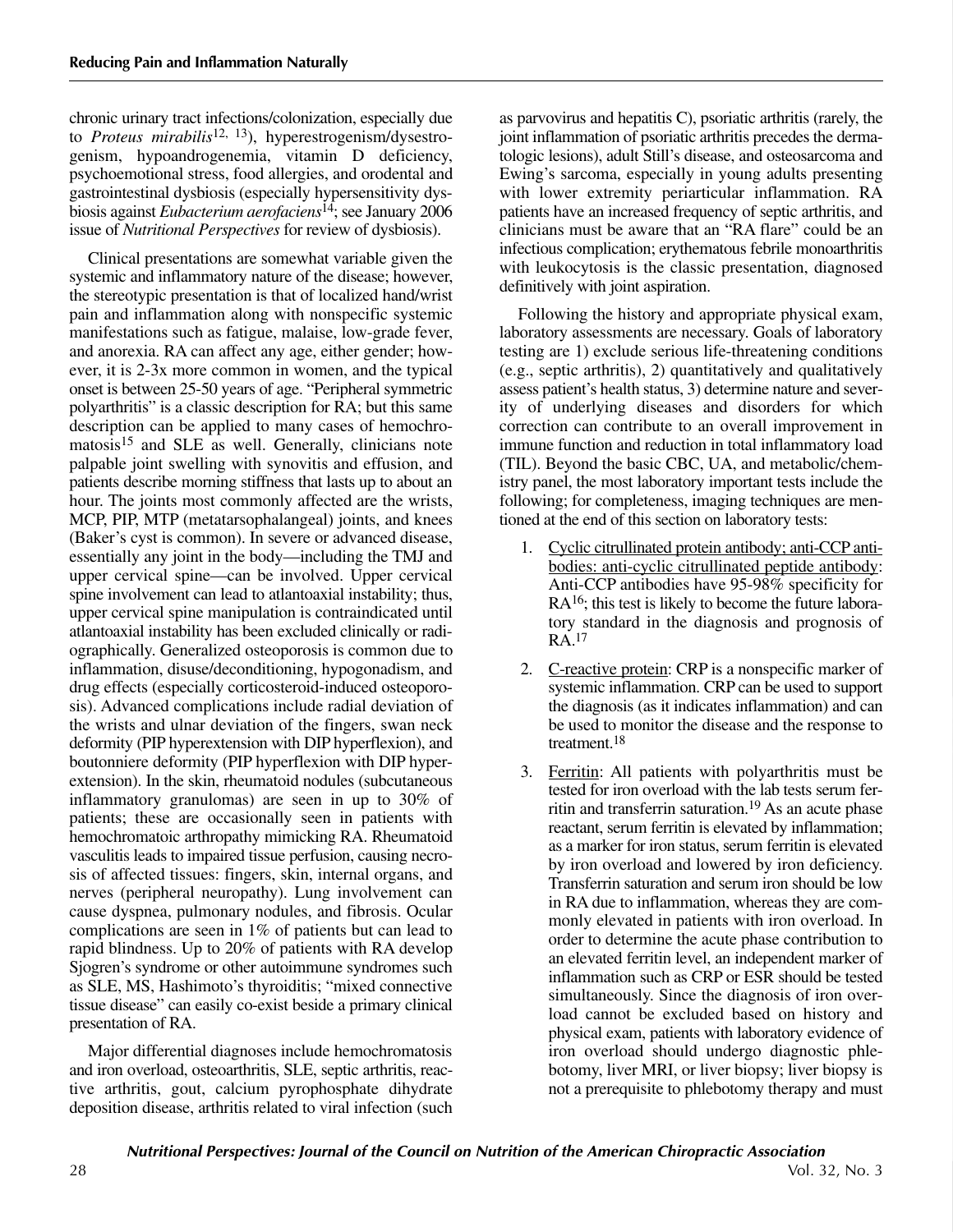never delay treatment.20

- 4. Rheumatoid factor: RF is positive in 70-80% of patients with RA but is not specific and is not necessary for the diagnosis of RA. RF provides "supportive evidence" for the diagnosis of RA only in the presence of corresponding clinical manifestations. Diseases (other than RA) associated with RF positivity include iron overload, chronic infections, viral hepatitis, sarcoidosis, and bacterial endocarditis.
- 5. Thyroid assessment: Hypothyroidism can mimic systemic rheumatic disease by causing an inflammatory oligoarthropathy and myopathy, complete with elevations of CRP and ESR.<sup>21</sup>
- 6. Complete hormone assessment: Patients with RA commonly show elevations of prolactin and estradiol along with insufficiencies of testosterone, cortisol, and DHEA. Hormonal imbalances can be corrected by nutritional, pharmacologic, and botanical treatments; additional details are provided in Chapter 4 on *"Orthoendocrinology"* in *Integrative Rheumatology*. 8
- 7. Lactulose-mannitol assay for "leaky gut": An elevated lactulose:mannitol ratio (also called the intestinal permeability (IP) test) is *sensitive* but not *specific* for the presence of intestinal mucosal disorders. An elevated lactulose:mannitol ratio correlates with 1) malnutrition, 2) inflammatory bowel disease, 3) NSAID or ethanol enterotoxicity, 4) food allergies including celiac disease, and/or 5) gastrointestinal dysbiosis/parasitosis, the latter of which then needs to be characterized with comprehensive stool testing and comprehensive parasitology. Astute clinicians can generally exclude items 1-3 with appropriate history, physical examination, and routine laboratory assessments, thus leaving an abnormal IP test to be attributed to food allergies or GI dysbiosis, the former of which is assessed serologically or with elimination-challenge protocol while the latter is assessed with comprehensive stool testing (including fecal sIgA and inflammatory markers such as lactoferrin and lysozyme) and comprehensive parasitology, which includes microscopic, culture, and antigen/toxin detection techniques.
- 8. Comprehensive stool analysis and comprehensive parasitology with bacterial and fungal culture and sensitivity: A three-sample comprehensive parasitology examination performed by a specialty laboratory is strongly recommended as a minimal component of basic care. All patients with RA

should be presumed to have gastrointestinal dysbiosis until proven otherwise by both laboratory and clinical means.22 Comprehensive parasitology testing is necessary but not sufficient for the comprehensive assessment of gastrointestinal dysbiosis, since a significant portion of patients will have falsely normal results. Many arthritogenic gastrointestinal infections, such as with *Eubacterium* species<sup>23</sup> are not detectible by current laboratory methods—again, see *Nutritional Perspectives* (Jan 2006) and *Integrative Rheumatology*<sup>8</sup> for additional details. If stool parasitology results reveal the identity of specific dysbiotic microbe(s), these should be aggressively targeted with specific treatments; otherwise, patients are treated empirically with a combination of dietary, botanical, and appropriate pharmacologic antimicrobials for a minimum of 4- 8 weeks.

- 9. Mucosal swab and culture: Dysbiotic microbes can be detected in the mouth, nasopharynx, and genitourinary tracts of patients with persistent systemic inflammation. Mucosal swab for culture, sensitivity, and DNA identification can be performed by any clinician. The best single review article on this topic was published by Patricia Noah PhD in *Seminars in Dermatology* in 1990.24
- 10. Imaging: Radiographs only have utility for clarifying diagnostic uncertainty later in the disease, for screening for complications such as atlantoaxial instability, or for pre-operative assessment in patients who are candidates for joint repair or replacement. Radiographic findings when clustered are relatively specific in developed disease: soft tissue swelling, periarticular osteoporosis, joint space narrowing due to loss of cartilage, marginal erosions, ulnar deviation of the fingers, and subluxation and dislocation may occur. CT and MRI are not routinely used except to assess for concomitant disease or complications.

The diagnosis of RA is established by pattern recognition of the typical clinical manifestations and laboratory abnormalities and reasonable exclusion of protean diseases such as hepatitis C, SLE, and iron overload. Traditional criteria are listed here; however, "Failure to meet these criteria does not exclude the diagnosis."<sup>25</sup> In 2008, Liao et al<sup>26</sup> showed that CCP antibodies could replace rheumatoid nodules in the criteria for diagnosing RA and that this modification lead to increased diagnostic sensitivity, especially for early RA with symptom duration less than 6 months; as they note and as the current author agrees, early diagnosis helps improve long-term outcomes and treatment efficacy.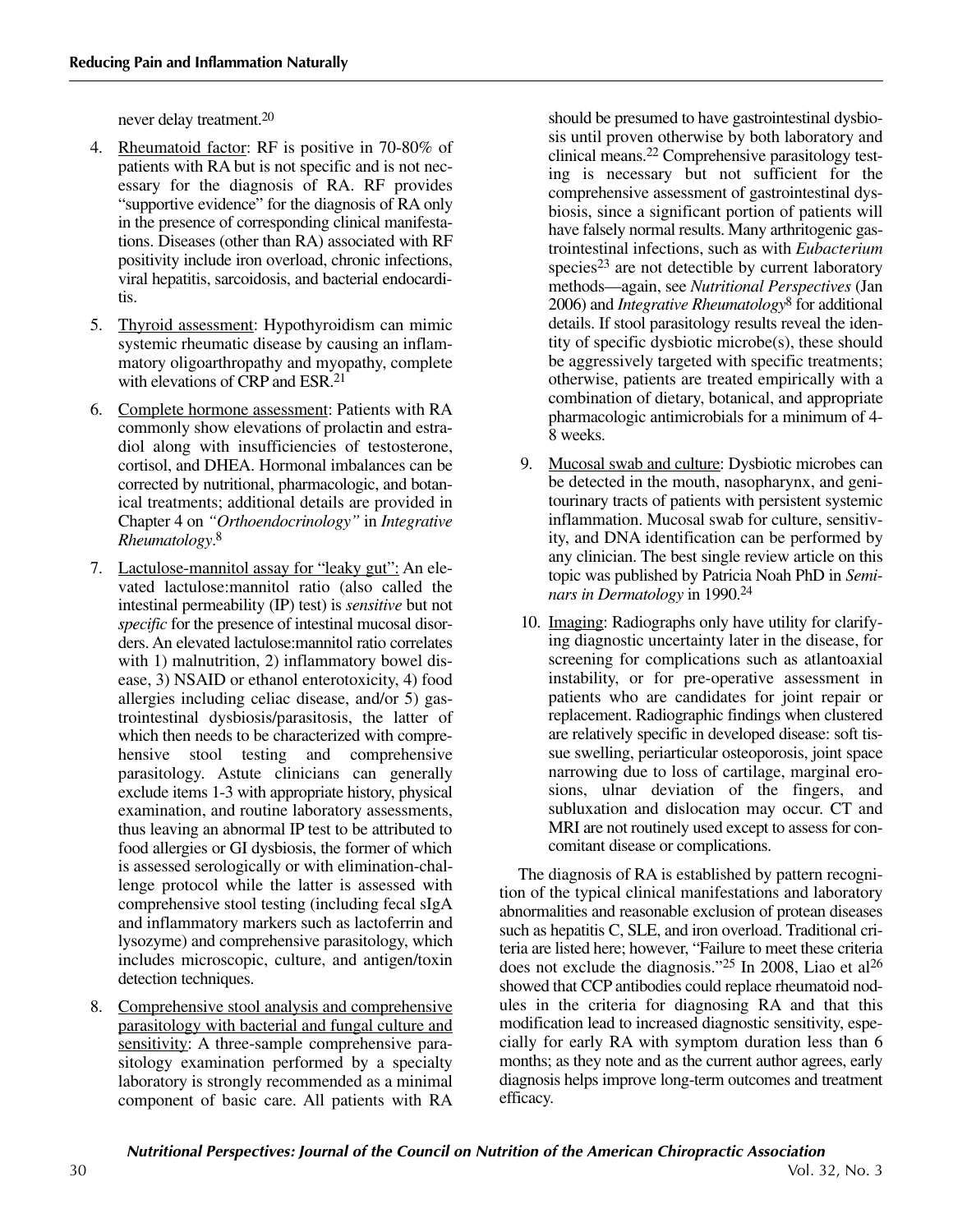# **Criteria for diagnosing rheumatoid arthritis (must have 4 of the following 7 manifestations): ■** Morning stiffness > 1 hour **■** Non-traumatic polyarthritis of at least 3 joints  $for > 6$  weeks □ Arthritis of the wrists/hands/knuckles/fingers □ Symmetric arthritis (may not be applicable in patients with peripheral neuropathy, stroke, or hemiplegia) □ Rheumatoid nodules (this criteria may soon be officially replaced by CCP antibodies) □ Positive RF (this criteria was developed before the use of CCP antibodies) □ Radiographic manifestations: must include marginal erosions or periarticular osteoporosis

Disease complications are common and range from the inconveniences of pain and inflammation for patients with mild disease to the major complications of joint deformity, occupational and social disability, serious cardiovascular/renal/pulmonary/cerebral complications (due mostly to inflammation, fibrosis, vasculitis, and accelerated atherosclerosis), and infections (especially septic arthritis), depression, and suicide.

Clinical visits should include surveillance for subjective and objective indicators of disease progression/remission, treatment compliance (including overcompliance with its risk of adverse toxic effects or unnecessary expense, or undercompliance with attendant hazards of inefficacy and disease exacerbation), and overall health status. Questions are answered, and problems addressed. Necessary consultations are scheduled as needed; the referring provider sends a narrative letter and ensures that the patient has a scheduled appointment. Anticipatory scheduling of laboratory tests and follow-up visits is performed. Access to treatments should be verified. Appropriate documentation is mandatory.

Standard medical treatments include discouraging "food and diet quackery"27 and the use of NSAIDS as first-line treatment; these interventions contrast with the biomedical research literature showing that nutritional interventions are efficacious and science-based and that NSAIDs can promote intestinal hyperpermeability, hepatic and renal failure (dose-dependent toxicity), gastrointestinal hemorrhage, and accelerated joint destruction (especially indomethacin). Various drugs for anti-inflammation and immunosuppression are used in the medical management of RA; these

drugs offer practically no hope of ever curing the patient of his/her disease, but they do have a very valuable role in preventing major complications from disease exacerbations, especially when inflammation or vasculitic ischemia threatens the heart, kidneys, or nervous system. A common sequence of medicalization used by rheumatologists is 1) begin treatment with daily/PRN low-dose prednisone (5- 7.5 mg/day) and weekly methotrexate (7.5-15 mg/week, with daily folic acid to improve efficacy and reduce toxicity), then add 2) hydroxychloroquine and/or sulfasalazine as disease progresses, and finally, when the patient becomes "resistant to treatment", 3) add either an oral immunosuppressant or one of the "biologics" such as the parenterally-administered TNF/cytokine blockers: etanercept, infliximab, adalimumab. Surgery is used for deformities and other orthopedic complications, including atlantoaxial instability and articular destruction. Although RA, like other autoimmune conditions, waxes and wanes within somewhat predictable parameters, clinicians must be alert to potential for severe exacerbations which necessitate hospitalization and pharmacologic immunosuppression; for this reason the current author has published guidelines (freely available on-line28) which include the caveat of co-management with a hospital-privileged rheumatologist or internist for urgent and emergency situations.

## **NUTRITIONAL AND INTEGRATIVE TREAT-MENTS FOR RA AND OTHER APPLICABLE PATTERNS OF INFLAMMATION:**

Integrative clinicians have a wide range of safe and efficacious therapeutics which produce collateral and synergistic benefits in the treatment of systemic inflammation and the promotion of wellness. Concisely reviewed below are some of the more pertinent considerations in the management of multifaceted systemic inflammation such as noted in RA.

• Avoidance of pro-inflammatory foods: Pro-inflammatory foods act *directly* and *indirectly* to promote and exacerbate systemic inflammation. Direct mechanisms include the activation of Toll-like receptors and NF-kappaB, while *indirect* mechanisms include depleting the body of anti-inflammatory nutrients and dietary displacement of more nutrient-dense anti-inflammatory foods. Arachidonic acid (found in cow's milk, beef, liver, pork, and lamb) is the direct precursor to proinflammatory prostaglandins and leukotrienes and pain-promoting isoprostanes.29 Saturated fats promote inflammation by activating/enabling pro-inflammatory Toll-like receptors, which are otherwise "specific" for inducing pro-inflammatory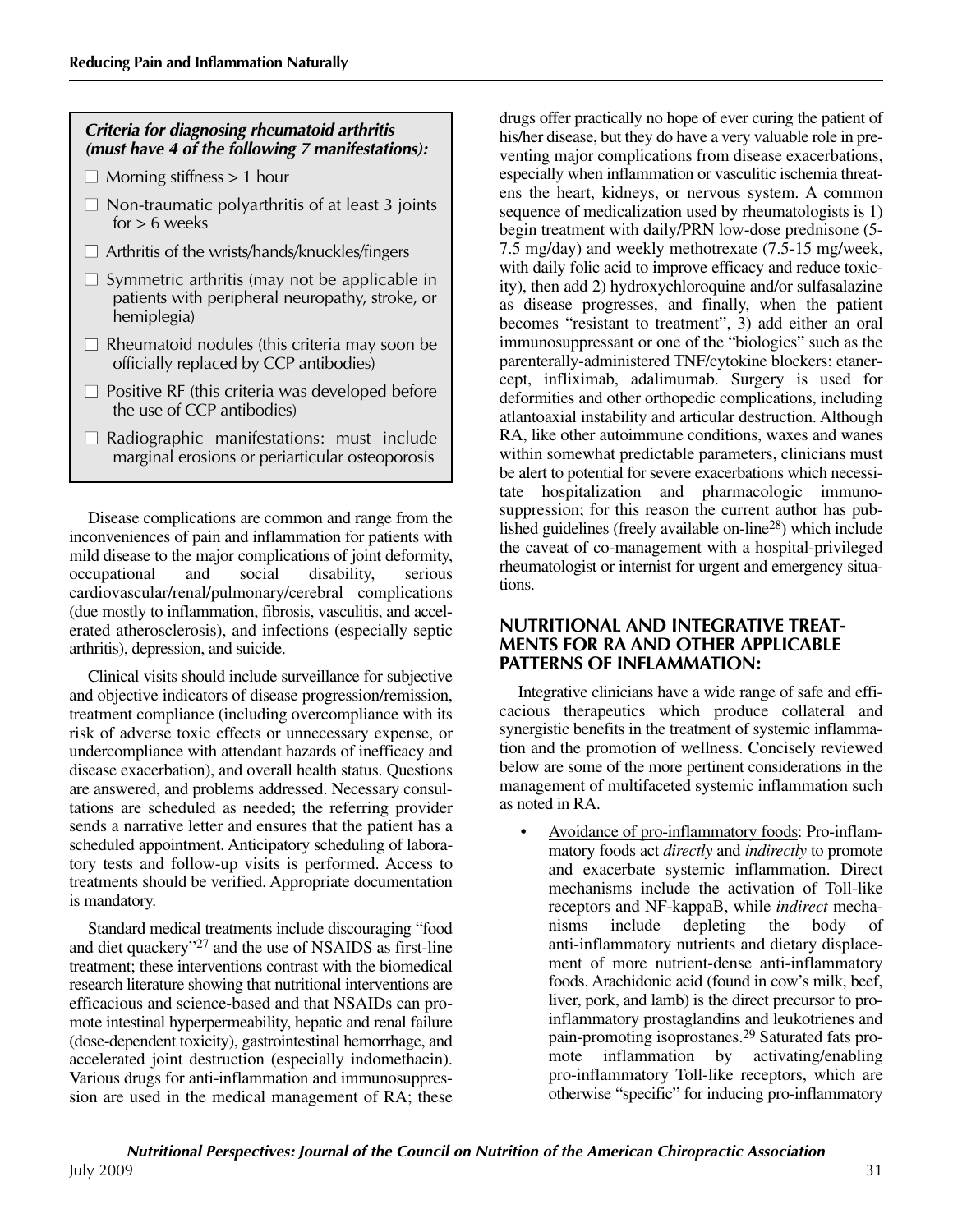responses to microorganisms.30 Consumption of saturated fat in the form of cream creates marked oxidative stress and lipid peroxidation that lasts for at least 3 hours postprandially. <sup>31</sup> Corn oil rapidly activates NF-kappaB (in hepatic Kupffer cells) for a pro-inflammatory effect<sup>32</sup>; similarly, consumption of PUFA and linoleic acid promotes antioxidant depletion and may thus promote oxidation-mediated inflammation via activation of NF-kappaB. Linoleic acid causes intracellular oxidative stress and calcium influx and results in increased NF-kappaB-stimulated transcription of pro-inflammatory genes.33 High glycemic foods cause oxidative stress<sup>34, 35</sup> and inflammation via activation of NFkappaB and other mechanisms—e.g., *white bread causes inflammation*<sup>36</sup> as does *a high-fat high-carbohydrate fast-food-style breakfast.*<sup>37</sup> High glycemic foods suppress immune function38, 39 and thus promote the perpetuation of microbial colonization and dysbiosis. Delivery of a high carbohydrate load to the gastrointestinal lumen promotes bacterial overgrowth<sup>40, 41</sup>, which is inherently pro-inflammatory<sup>42, 43</sup> and which appears to be myalgenic in humans44 at least in part due to the ability of endotoxin to impair muscle function.45 Overconsumption of high-carbohydrate low-phytonutrient grains, potatoes, and manufactured foods displaces phytonutrient-dense foods such as fruits, vegetables, nuts, seeds, and berries which contain more than 8,000 phytonutrients, many of which have antioxidant and thus antiinflammatory actions.46

Supplemented Paleo-Mediterranean diet: The health-promoting diet of choice for the majority of people is a diet based on abundant consumption of fruits, vegetables, seeds, nuts, omega-3 and monounsaturated fatty acids, and lean sources of protein such as lean meats, fatty cold-water fish, soy and whey proteins. This diet obviates overconsumption of chemical preservatives, artificial sweeteners, and carbohydrate-dominant foods such as candies, pastries, breads, potatoes, grains, and other foods with a high glycemic load and high glycemic index. Described first by Vasque $z^{47}$ , this "Paleo-Mediterranean Diet" is a combination of the "Paleolithic" or "Paleo diet" and the well-known "Mediterranean diet", both of which are well described in peer-reviewed journals and the lay press. The *specific carbohydrate diet* (SCD) detailed by Gottschall<sup>48</sup> is an anti-microbial diet plan specifically designed to eliminate bacterial overgrowth of the bowel and the associated hypersensitivity dysbiosis; the stipulations of this diet are

generally met by the Supplemented Paleo-Mediterranean Diet. This diet is the most nutrient-dense diet available, and its benefits are further enhanced by supplementation with vitamins, minerals, and the health-promoting fatty acids: ALA, GLA, EPA, DHA, and oleic acid.

- Avoidance of allergenic foods: Any patient may be allergic to any food, even if the food is generally considered a health-promoting food. Generally speaking, the most notorious allergens are wheat, citrus (especially citrus *juice* due to the industrial use of fungal hemicellulases), cow's milk, eggs, peanuts, chocolate, and yeast-containing foods. According to a study in patients with migraine, some patients will have to avoid as many as 10 specific foods in order to become symptom-free.49 Celiac disease can present with inflammatory oligoarthritis that resembles rheumatoid arthritis and which remits with avoidance of wheat/gluten. Clinicians must explain to their patients that celiac disease and wheat allergy are two different clinical entities and that exclusion of one does not exclude the other, and in neither case does mutual exclusion obviate the promotion of intestinal bacterial overgrowth (i.e., pro-inflammatory dysbiosis) by indigestible wheat oligosaccharides. Readers should appreciate that RA may be a disease that begins in the intestine via the interplay of dietary and microbial antigens and that, early in the disease, dietary interventions can be as powerful as pharmacologic immunosuppression/anti-inflammation with prednisolone; the authors of a recent clinical trial concluded, "This study supports the concept that rheumatoid arthritis may be a reaction to a food antigen(s) and that the disease process starts within the intestine."50
- Gluten-free vegetarian/vegan diet: Gluten-free vegetarian diets benefit patients with RA.51 Vegetarian/vegan diets have a place in the treatment plan of all patients with autoimmune/inflammatory disorders<sup>52, 53, 54</sup>; this is also true for patients for whom long-term exclusive reliance on a meat-free vegetarian diet is either not appropriate or not appealing. The benefits of gluten-free vegetarian diets are well documented, and the mechanisms of action are well elucidated, including the reduced intake of pro-inflammatory arachidonic acid, iron<sup>55</sup>, common food antigens, gluten and gliadin<sup>56, 57</sup>, pro-inflammatory sugars $58$  and the increased intake of omega-3 fatty acids, micronutrients<sup>59</sup>, and antiinflammatory and antioxidant phytonutrients.<sup>60</sup> Vegetarian diets also effect subtle yet biologically and clinically important changes—both *qualitative*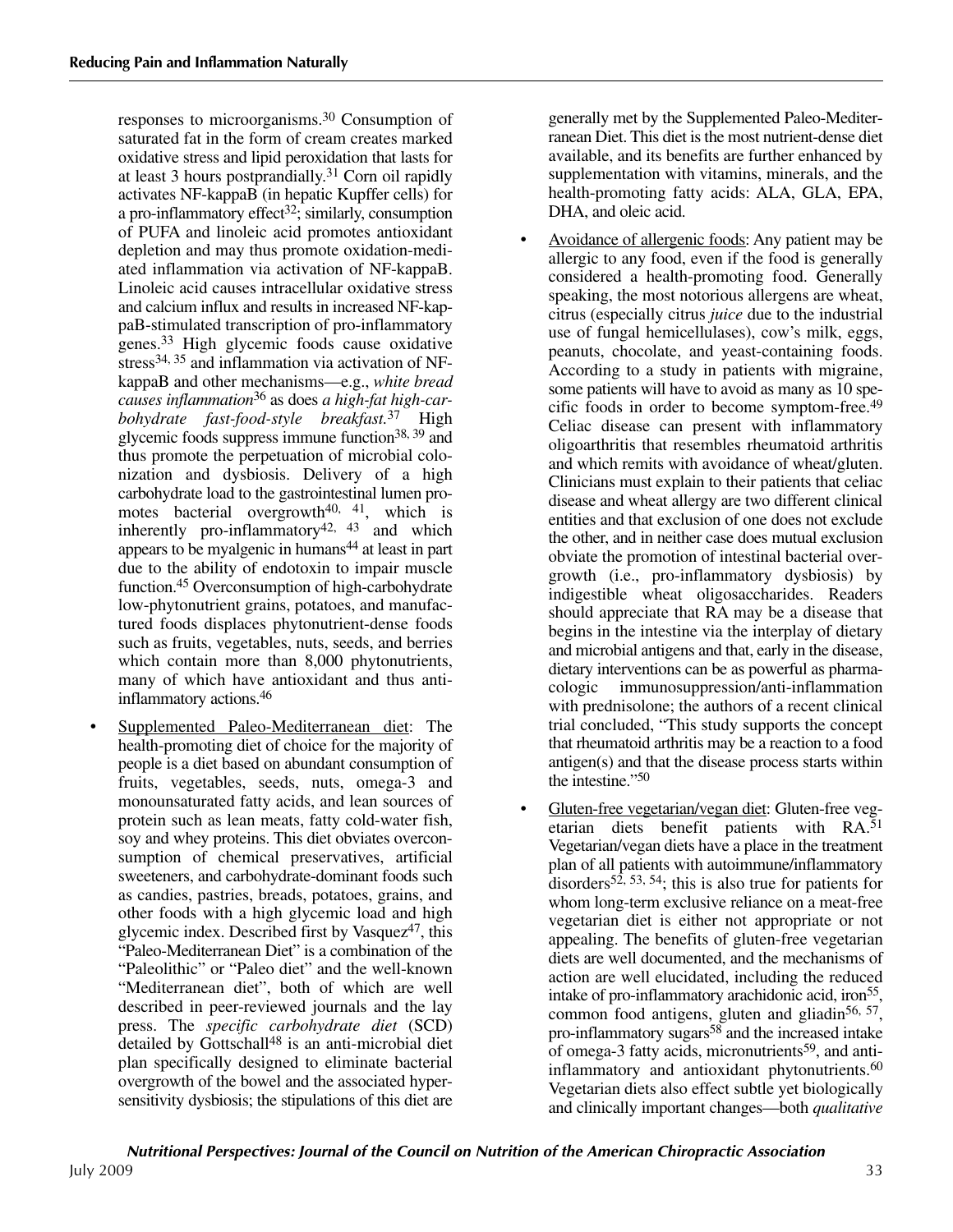and *quantitative*—in intestinal flora<sup>61, 62</sup> that correlate with clinical improvement.63 Patients who rely on the Paleo-Mediterranean diet (which is inherently omnivorous) can use vegetarian *meals* on a daily basis or for days at a time—for example, by having a daily vegetarian meal, or one week per month of vegetarianism. Some (not all) patients can use a purely vegetarian diet long-term provided that nutritional needs (especially protein and cobalamin) are consistently met.

- Short-term fasting: Fasting deprives intestinal microbes of substrate, <sup>64</sup> stimulates intestinal B-cell immunity, <sup>65</sup> improves the bactericidal action of neutrophils,66 reduces lysozyme release and leukotriene formation,67 and ameliorates intestinal hyperpermeability.<sup>68</sup> In case reports and clinical trials, short-term fasting (or protein-sparing fasting) has been documented as safe and effective treatment for SLE,<sup>69</sup> RA,<sup>70</sup> and non-rheumatic diseases such as chronic severe hypertension,<sup>71</sup> moderate hypertensionlxxii, obesity,<sup>72, 73, 74</sup> type-2 diabetes,<sup>75</sup> and epilepsy. 76
- Broad-spectrum fatty acid therapy with ALA, EPA, DHA, GLA and oleic acid: Fatty acid biochemistry and supplementation was reviewed in detail in the first two sections of this series published in *Nutritional Perspectives*. 1,2 Fatty acid supplementation should be delivered in the form of combination therapy with ALA, GLA, DHA, and EPA. Given at doses of  $3,000 - 9,000$  mg per day, ALA from flaxseed oil has impressive anti-inflammatory benefits demonstrated by its ability to halve prostaglandin production in humans.77 Numerous studies have demonstrated the benefit of GLAin the treatment of rheumatoid arthritis when used at doses between  $500 \text{ mg} - 4,000 \text{ mg}$  per day.<sup>78, 79</sup> Fish oil provides EPA and DHA which have wellproven anti-inflammatory benefits in rheumatoid arthritis $80$ ,  $81$ ,  $82$  and lupus.  $83$ ,  $84$  ALA, EPA, DHA, and GLA need to be provided in the form of supplements; when using high doses of therapeutic oils, *liquid* supplements that can be mixed in juice or a smoothie are generally more convenient and palatable than are *capsules*. For example, at the upper end of oral fatty acid administration, the patient may be consuming as much as one-quarter cup per day of fatty acid supplementation; this same dose administered in the form of pills would require as many as 72 capsules to attain the equivalent doses of ALA, EPA, DHA, and GLA. Therapeutic amounts of oleic acid can be obtained from generous use of olive oil, preferably on fresh vegetables.

Supplementation with polyunsaturated fatty acids warrants increased intake of antioxidants from diet, fruit and vegetable juices, and from properly formulated supplements. Since patients with systemic inflammation are generally in a pro-oxidative state, consideration must be given to the timing and starting dose of fatty acid supplementation and the need for antioxidant protection; some patients should start with a low dose of fatty acid supplementation until inflammation and the hyperoxidative state have been reduced. Clinicians must realize that fatty acids are not clinically or biochemically interchangeable and that one fatty acid does not substitute for another; each of the health-promoting fatty acids—ALA, GLA, EPA, DHA, and oleic acid—must be supplied in order for its benefits to be obtained; imbalanced supplementation causes or exacerbates biochemical imbalances and produces suboptimal results.

Vitamin D3 supplementation with physiologic doses and/or tailored to serum 25(OH)D levels: Correction of vitamin D deficiency supports normal immune function against infection and provides a clinically significant anti-inflammatory $8\overline{5}$  and analgesic benefit in patients with back pain86 and limb pain.87 A reasonable dose of vitamin D3 for adults is and 4,000 IU per day; however many adult patients achieve better clinical response with doses of 10,000 IU per day. <sup>88</sup> Deficiency and response to treatment are monitored with serum 25(OH)vitamin D while safety is monitored with serum calcium; inflammatory granulomatous diseases and certain drugs such as hydrochlorothiazide increase the propensity for hypercalcemia and warrant increment dosing and frequent monitoring of serum calcium. Vitamin D2 (ergocalciferol) is not a human nutrient, is less efficacious and potentially more toxic than vitamin D3, and should not be used in clinical practice. Emulsification of vitamin D3 improves efficacy and dependability of oral supplementation, as demonstrated in a recent clinical trial published in *Journal of Clinical Endocrinology and Metabolism*<sup>89</sup> contrasting 2,000 IU dry-form vitamin D2 daily against 50,000 IU dry-form vitamin D2 weekly against 2,000 IU emulsified vitamin D3 (Bio-D-Mulsion Forte™, Biotics Research Corporation) daily. Emulsified vitamin D3 produced a better dose-response relationship than the other forms of vitamin D administration.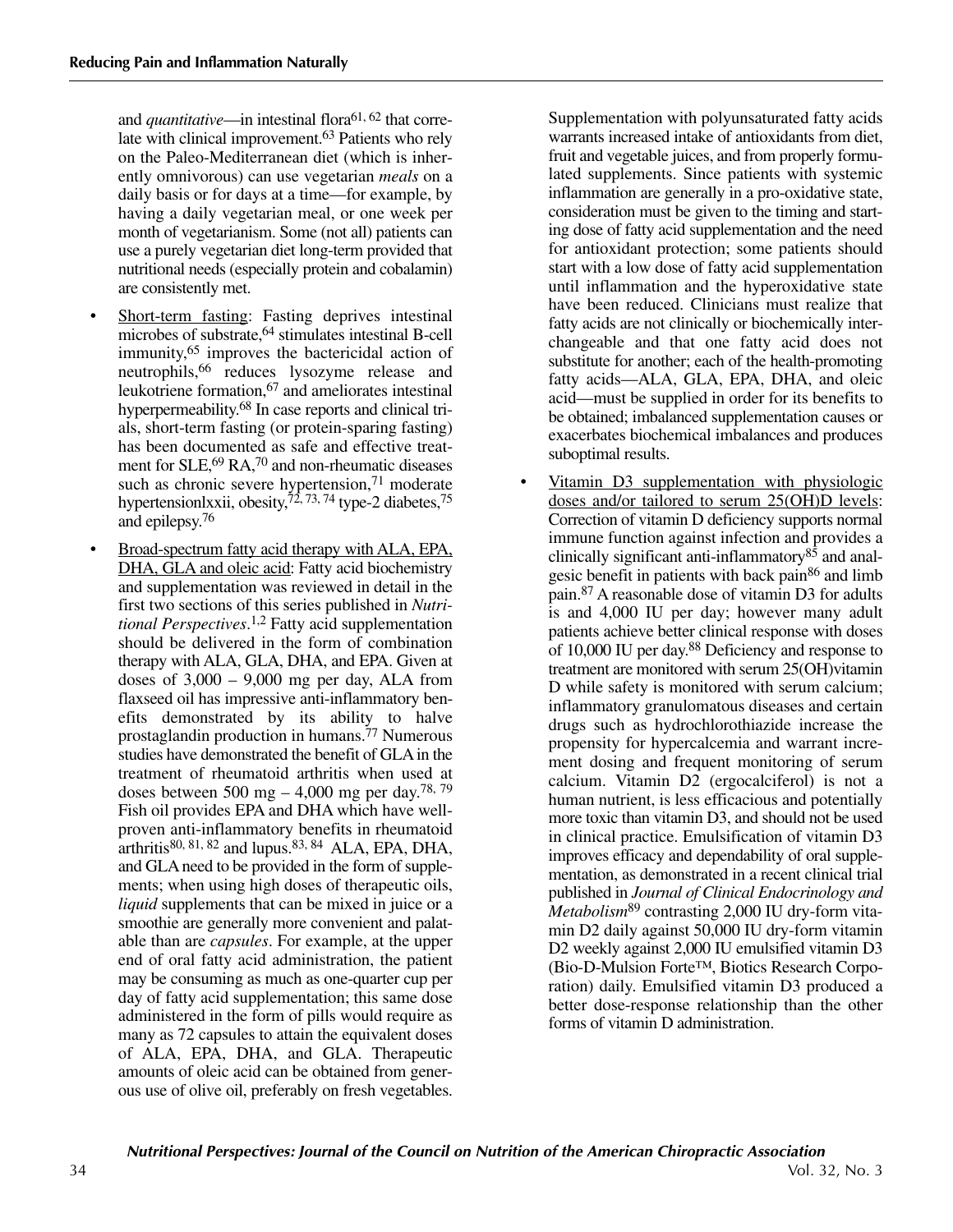

Interpretation of serum 25(OH)D levels. Modified from Vasquez et al, Alternative Therapies in Health and Medicine 2004 and Vasquez A. Musculoskeletal Pain: Expanded Clinical Strategies (Institute for Functional Medicine) 2008. (Copyright @ 2009 by Alex Vasquez. OptimalHealthResearch.com)

- Assessment for dysbiosis in various locations: Dysbiosis is state of adverse interaction between subclinical microbial colonization and the human host.8 Dysbiosis can be triggered by different microbes of different domains and subspecies, and dysbiotic foci can occur in a variety of locations such as the gut, nasopharynx, and genitourinary tract. Clinicians should approach all RA patients with the presumption that one or more dysbiotic foci exist, and then implement appropriate clinical assessments and interventions. Yeast, bacteria, and other "parasites" are treated as indicated based on identification and sensitivity results from comprehensive parasitology assessments, including culture, microscopy, and DNA amplification.
	- ° Orodental dysbiosis: Patients with RA have heightened antibody levels against common oral bacteria. IgG levels against *Porphyromonas gingivalis, Prevotella melaninogenica, Bacteroides forsythus,* and *Prevotella intermedia* were found to be significantly higher in RA patients when compared with those of controls. $90$  In the first human clinical trial to test the hypothesis that treatment of orodental dysbiosis would provide subjective and objective clinical benefits for patients with RA, Al-Katma et al<sup>91</sup> showed that periodontal treatment consisting of scaling, root planing, and oral hygiene instruction reduced symptom scores and ESR levels in patients with RA. This remarkable research proves that orodental dysbiosis is a contributor to the systemic inflammation seen in RA; by extension, this research also supports the model that inflammation in RA is multifaceted, rather than singular in origin.
- Genitourinary dysbiosis: Microbial contamination of the genitourinary tract can cause a systemic pro-inflammatory arthritogenic response in susceptible individuals. In a study of 234 patients with inflammatory arthritis, 44% of patients had asymptomatic genitourinary colonization, mostly due to *Chlamydia, Mycoplasma,* or *Ureaplasma,* leading the authors to conclude, "urogenital swab culture is the only useful diagnostic method for the detection of the arthritogenic infection in extra-articularly asymptomatic patients with undifferentiated oligoarthritis."92
- ° Gastrointestinal (GI) dysbiosis: Gastrointestinal parasite infections, such as with *Endolimax nana*, <sup>93</sup> can induce a systemic inflammatory response that mimics rheumatoid arthritis and is cured with parasite eradication. Patients with RA should be presumed to have GI dysbiosis until proven otherwise by the combination of 1) comprehensive parasitology testing performed by a specialty laboratory, and 2) empiric broad-spectrum antimicrobial treatment including the use of dietary, botanical, and pharmacologic antimicrobials for at least four weeks of treatment. Generally, probiotics (without prebiotics or synbiotics) and antifungal treatment such as oregano or nystatin should be used alongside antibacterial treatments. Commonly used antibacterial/antifungal drugs include metronidazole, erythromycin, tetracycline, ciprofloxacin, penicillin, cephalexin, minocycline, and nystatin. Botanical treatments are described separately in the following section.
- Botanical treatments for dysbiosis: Various botanical medicines have been used for thousands of years for the eradication of infectious diseases. Commonly employed botanical medicines include the following:
	- ° Oregano oil: Emulsified oil of oregano in a time-released tablet (ADP®, patented by Biotics Research Corporation) has demonstrated effectiveness in the eradication of harmful gastrointestinal microbes, including *Blastocystis hominis, Entamoeba hartmanni,* and *Endolimax nana* according to a human clinical trial.<sup>94</sup> An *in vitro* study<sup> $\bar{9}5$ </sup> and clinical experience support the use of emulsified oregano against *Candida albicans* and various bacteria. The common dose is 600 mg per day in divided doses for 6 weeks.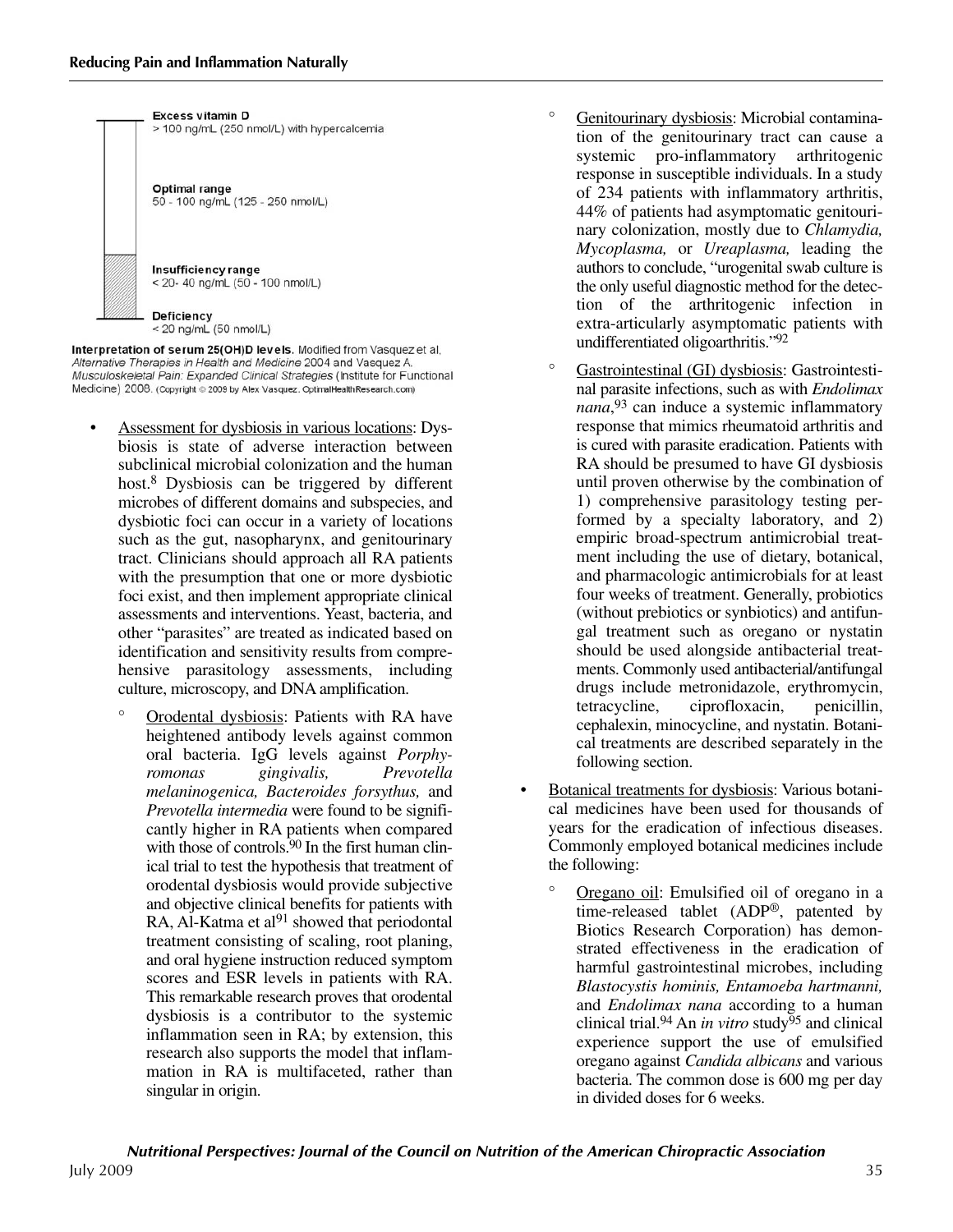- Berberine: Berberine is an alkaloid extracted from plants such as *Berberis vulgaris,* and *Hydrastis canadensis,* and it shows effectiveness against *Giardia, Candida,* and *Streptococcus* in addition to some direct antiinflammatory and antidiarrheal actions. Oral dose of 400 mg per day has been traditionally common for adults;96 newer clinical research using human patients has shown short-term safety and efficacy of berberine used at much higher doses: 1,000 mg per day showed very impressive cholesterol-lowering benefits in hypercholesterolemic patients,<sup>97</sup> and 1,500 mg per day showed hypoglycemic benefits for patients with type-2 diabetes mellitus.98
- ° Artemisia annua: Artemisinin has been safely used for centuries in Asia for the treatment of malaria, and it also has effectiveness against anaerobic bacteria due to the pro-oxidative sesquiterpene endoperoxide.<sup>99, 100</sup> This author has commonly used artemisinin at 200 mg per day in divided doses for adults with dysbiosis. Given its pro-oxidative mechanism, treatment should probably be of limited duration, i.e., 1-2 months; concomitant neuroprotection with CoQ-10 would be reasonable. Antioxidants should not be administered at the same time as artemisinin, but rather several hours apart.
- St. John's Wort *(Hypericum perforatum)*: Hyperforin from *Hypericum perforatum* shows impressive antibacterial action in vitro, particularly against gram-positive bacteria such as *Staphylococcus aureus, Streptococcus pyogenes, Streptococcus agalactiae*<sup>101</sup> and perhaps gram-negative Helicobacter pylori.102 Doses of 300-600 mg three times per day of a 3% hyperforin standardized extract are customary in the treatment of depression.
- ° Peppermint *(Mentha piperita)*: Peppermint shows antimicrobial and antispasmodic actions and has demonstrated clinical effectiveness in patients with bacterial overgrowth of the small bowel.
- ° Myrrh *(Commiphora molmol)*: Myrrh is remarkably effective against parasitic infections.103 A recent clinical trial against schistosomiasis<sup>104</sup> showed "The parasitological cure rate after three months was 97.4% and 96.2% for *S. haematobium* and *S. mansoni* cases with the marvelous clinical cure without any side-effects."105
- Uva Ursi: Uva ursi can be used against gastrointestinal pathogens on a limited basis per culture and sensitivity findings; its primary historical and modern use is as a urinary antiseptic which is effective only when the urine pH is alkaline.106 Components of uva ursi potentiate antibiotics.107 This herb has some ocular and neurologic toxicity and should be used with professional supervision for low-dose and/or short-term administration only. 108
- Additional antimicrobial botanical medicines: Although several of these have a history of human consumption, modern clinical trials are needed to establish and document their proper clinical use. Thyme extracts have direct antimicrobial actions and also potentiate the effectiveness of tetracycline against drug-resistant *Staphylococcus aureus*; <sup>109</sup> thyme also appears effective against *Aeromonas hydrophila.*<sup>110</sup> Clove (*Syzygium* species) contains eugenol, which has been shown in animal studies to have a potent antifungal effect.<sup>111</sup> Anise shows weak antibacterial action when used alone, yet has in vitro activity against molds.112 Buchu (betulina) has a long history of use against urinary tract infections and systemic infections.113 Dill *(Anethum graveolens)* shows activity against several types of mold and yeast.114 Extract from *Brucea javanica* fruit shows in vitro activity against *Babesia gibsoni, Plasmodium falciparum*, <sup>115</sup> *Entamoeba histolytica*<sup>116</sup> and *Blastocystis hominis.*117, 118 *Acacia catechu* shows moderate *in vitro* activity against S*almonella typhi*. 119
- Correction of hormonal imbalances ("orthoendocrinology"): The phrase "orthoendocrinology" was first coined by Vasquez in *Integrative Rheumatology*<sup>8</sup> as a specific therapeutic protocol to reestablish hormonal balance in patients with systemic inflammation. Patients with systemic inflammation commonly show elevations of prolactin and estradiol along with insufficiencies of testosterone, cortisol, and DHEA (sulfate). As part of the comprehensive management of autoimmunity, physicians should test serum levels of prolactin, cortisol (preferably with ACTH challenge), DHEA-sulfate, free and total testosterone, estradiol, and thyroid hormones; abnormalities should be corrected. Patients with RA and SLE have higher basal and stress-induced levels of prolactin compared with normal controls; prolactin is proinflammatory and can be lowered by use of thyroid hormone, *Vitex astus-cagnus,* and the drugs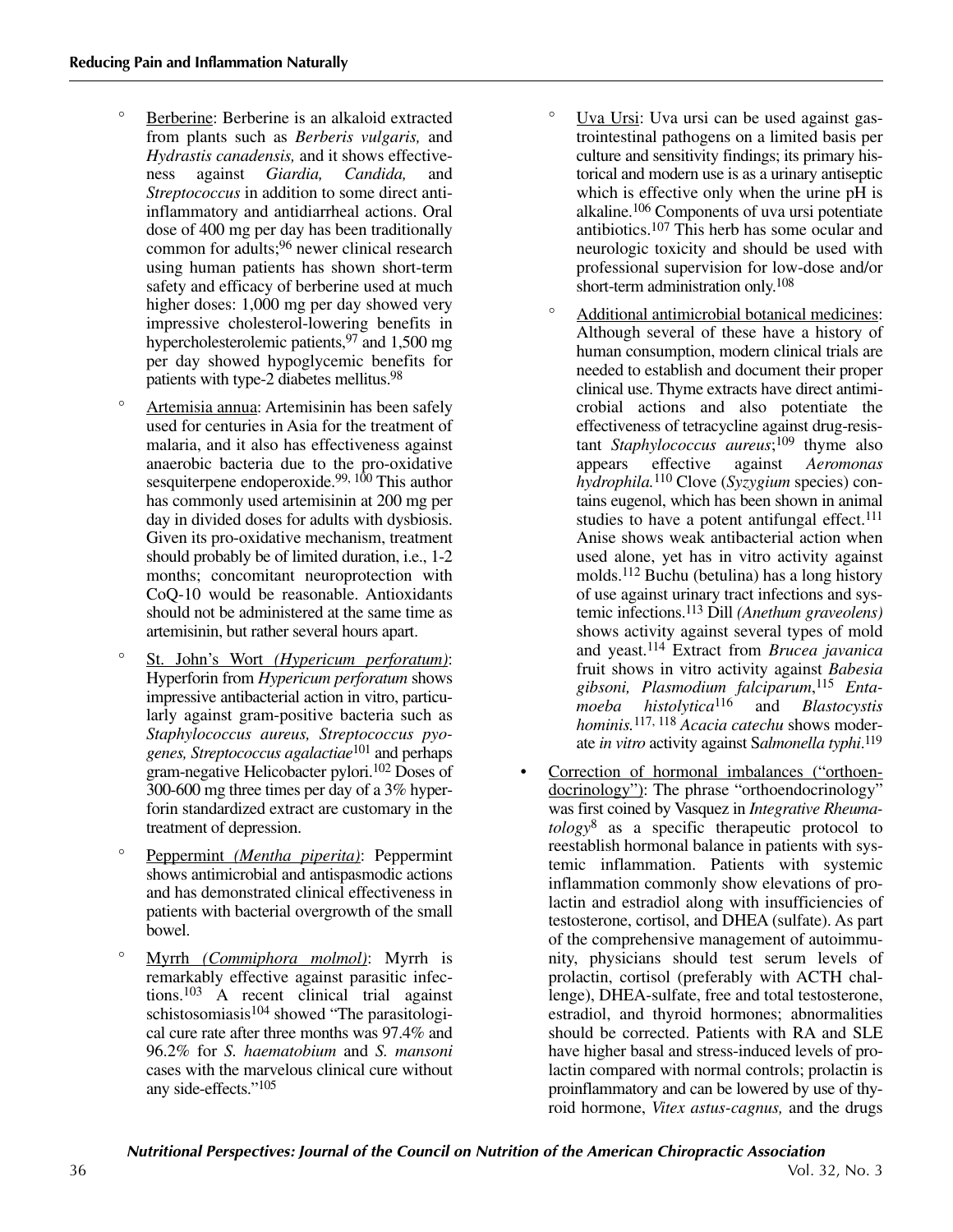bromocriptine,<sup>120</sup> and cabergoline.<sup>121</sup> Estradiol is proinflammatory and is elevated in men with RA;122 serum estradiol levels can be lowered by weight reduction, alcohol avoidance, varicocele repair, an "anti-estrogen diet" including licorice and crucifers, and the drugs anastrozole and letrozole. Testosterone has anti-inflammatory benefits and low levels should be corrected either by treating the underlying problem (e.g., rapid conversion to estrogen by adipose tissue) or using transdermal testosterone or anastrozole/letrozole. DHEA is an anti-inflammatory and immunoregulatory hormone that is commonly deficient in patients with autoimmunity and inflammatory arthritis; deficiencies should be corrected with doses ranging from 50- 200 mg per day with preference for lower doses used in a broad therapeutic context.

- Oral enzyme therapy with proteolytic/pancreatic enzymes: Polyenzyme supplementation can be used to ameliorate the pathophysiology induced by immune complexes, as seen in rheumatoid arthritis.123
- Anti-inflammatory and analgesic botanicals: Botanical medicines with anti-inflammatory benefit can be used as part of a comprehensive program. The best-researched botanical medicines for the treatment of pain and inflammation are *Uncaria tomentosa* and *U. guianensis,*124, 125 *Harpagophytum procumbens*, 126, 127, 128, 129, 130 willow bark,131, <sup>132</sup> *Boswellia serrata*. <sup>133</sup> See previous publication in this journal (*Nutritional Perspectives* 2005 April) for review. 3
- Phytonutritional modulation of NF-kappaB: As a stimulator of pro-inflammatory gene transcription, NF-kappaB plays a central role in the pathogenesis of synovitis and joint destruction seen in RA.134 Nutrients and botanicals which either directly or indirectly inhibit NF-kappaB for an anti-inflammatory benefit include vitamin D, curcumin (requires piperine for absorption), lipoic acid, green tea, rosemary, grape seed extract, propolis, zinc, high-dose selenium, N-acetyl-L-cysteine, resveratrol, GLA via PPAR-gamma and EPA via PPAR-alpha. See previous publication in this journal (*Nutritional Perspectives* 2005 July) for review, <sup>4</sup> several phytonutritional products targeting NF-kappaB are available.
- Glucosamine sulfate and chondroitin sulfate: Glucosamine and chondroitin sulfates are well tolerated and well documented for effective treatment of osteoarthritis. Symptomatic benefit in RA has been

demonstrated.135 Clinicians should appreciate that glucosamine sulfate is more effective than glucosamine hydrochloride, and that several months and years of treatment are necessary to appreciate full benefit of treatment. An additional benefit to the use of chondroitin sulfates is their cardioprotective role, which is particularly important for RA patients given their increased risk of cardiovascular death; see *Nutritional Perspectives* 2005 July for review.

- Creative self-expression and therapeutic writing: Limited evidence indicates that self-expressive writing can significantly reduce symptomatology in patients with RA.<sup>136</sup> Acute and chronic psychoemotional stress causes the pattern of hormonal imbalances previously described and weakens mucosal defenses thereby promoting the establishment and perpetuation of dysbiosis-induced systemic inflammation.
- Xenobiotic avoidance and detoxification: Exposure to and bodily accumulation of immunotoxic chemicals and heavy metals contributes to many chronic diseases. Specifically, exposure to polychlorinated biphenyls (PCB), nondioxin-like PCBs, and organochlorine pesticides appears to increase the risk for developing RA.137 Avoidance, patient-centered identification, and "detoxification" of these immunotoxins should be pursued in appropriately selected patients.<sup>8</sup>

# **CONCLUSION:**

Rheumatoid arthritis (RA) is a multicomponent "pattern of systemic inflammation" that can be effectively ameliorated when each of the causative contributors is effectively addressed; many of these contributors have already been identified and are readily assessable and treatable. Labeling the disease as "idiopathic" reveals ignorance of the accumulative advances in scientific and clinical research that are progressively deciphering this previously enigmatic disease; failure to appreciate and act upon this research abets life-long pharmacologic dependency (with its attendant costs, toxicity, and side effects) and denies suffering patients the opportunity for authentic improvements in health status. The integrative treatment of RA and other chronic diseases with evidence-based multicomponent protocols including dietary, nutritional, botanical, orthoendocrinologic, psychoemotional, antimicrobial, antixenobiotic, and pharmacologic treatments should become the standard of care. As the only doctorate-level clinicians with profession-wide training in dietary, nutritional, botanical, orthoendocrinologic, psychoemotional, antimicrobial, antixenobiotic, and pharmacologic treatments, chiropractic and naturopathic physicians are core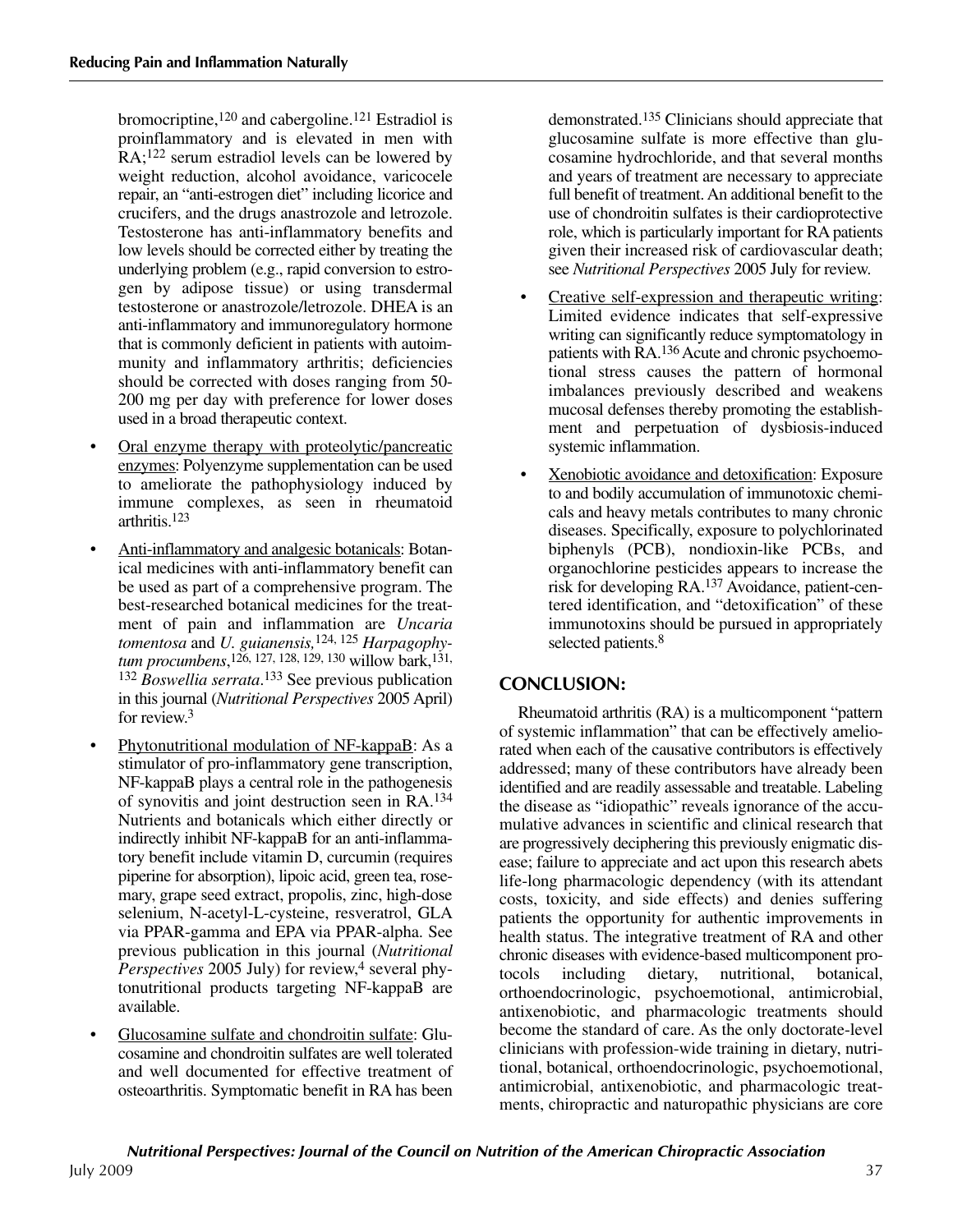team members in the interdisciplinary management of complex chronic illnesses.

#### **ABOUT THE AUTHOR:**

Alex Vasquez began his professional training at Texas Chiropractic College and later graduated from Western States Chiropractic College in Portland, Oregon. He then attended and graduated from the Naturopathic Medicine Program at Bastyr University near Seattle, Washington. Over the next few years, Dr Vasquez maintained a private practice (first in Seattle, then in Houston, Texas), taught Orthopedics and Rheumatology at Bastyr University, and pursued his constant review of Medline for the continuous compilation of his biomedicine, nutrition, and physiology database. Dr Vasquez has published more than 70 articles and letters in magazines, newspapers, and peer-reviewed journals including *Alternative Therapies in Health and Medicine, JAMA, The Lancet, British Medical Journal, Annals of Pharmacotherapy, Integrative Medicine, Evidence-based Complementary and Alternative Medicine, Journal of Clinical Endocrinology and Metabolism,* and Arthritis & Rheumatism–official journal of the American College of Rheumatology. Dr. Vasquez has written three textbooks: Integrative Orthopedics, Integrative Rheumatology, and Musculoskeletal Pain: Expanded Clinical Strategies. Dr Vasquez's current affiliations include National University of Health Sciences (Adjunct Professor) and Biotics Research Corporation (Researcher and Lecturer).

Acknowledgements: Dr Vasquez appreciates Annette D'Armata ND for proofreading and technical review.

### **REFERENCES**

- 1. Vasquez A. Reducing Pain and Inflammation Naturally. Part 1: New Insights into Fatty Acid Biochemistry and the Influence of Diet. Nutritional Perspectives 2004; October: 5, 7-10, 12, 14 http://optimalhealthresearch.com/part1
- 2. Vasquez A. Reducing Pain and Inflammation Naturally. Part 2: New Insights into Fatty Acid Supplementation and Its Effect on Eicosanoid Production and Genetic Expres-<br>sion. Nutritional Perspectives 2005: January: 5-16 sion. Nutritional Perspectives http://optimalhealthresearch.com/part2
- 3. Vasquez A. Reducing pain and inflammation naturally Part 3: Improving overall health while safely and effectively treating musculoskeletal pain. Nutritional Perspectives 2005; 28: 34-38, 40-42 http://optimalhealthresearch.com/part3
- 4. Vasquez A. Reducing pain and inflammation naturally part 4: nutritional and botanical inhibition of NF-kappaB, the major intracellular amplifier of the inflammatory cascade. A practical clinical strategy exemplifying anti-inflammatory nutrigenomics. Nutritional Perspectives, July 2005:5-12. www.OptimalHealthResearch.com/part4
- 5. Vasquez A. Reducing pain and inflammation naturally Part 5: Improving neuromusculoskeletal health by optimizing immune function and reducing allergic reactions: a review of 16 treatments and a 3-step clinical approach. Nutritional Perspectives 2005; October: 27-35, 40 http://optimalhealthresearch.com/part5
- 6. Vasquez A. Reducing pain and inflammation naturally Part 6: Nutritional and Botanical Treatments Against "Silent Infections" and Gastrointestinal Dysbiosis, Commonly Overlooked Causes of Neuromusculoskeletal Inflammation and Chronic Health Problems. Nutritional Perspectives 2006; January: 5-21 http://optimalhealthresearch.com/part6
- 7. Vasquez A. A Five-Part Nutritional Protocol that Produces Consistently Positive Results. Nutritional Wellness 2005 September Available in the printed version and online at http://www.nutritionalwellness.com/archives/2005/sep/09\_vasquez.php and http://optimalhealthresearch.com/protocol
- 8. Vasquez A. Integrative Rheumatology: Second Edition. Integrative and Biological

Medicine Research and Consulting; 2007. http://optimalhealthresearch.com/rheumatology.html

- 9. Jonsson T, Valdimarsson H. What about IgA rheumatoid factor in rheumatoid arthritis? Ann Rheum Dis. 1998 Jan;57(1):63-4
- 10. Adebajo A, Davis P. Rheumatic diseases in African blacks. Semin Arthritis Rheum. 1994 Oct;24(2):139-53
- 11. Kalla AA, Tikly M. Rheumatoid arthritis in the developing world. Best Pract Res Clin Rheumatol. 2003 Oct;17(5):863-75
- 12. Ebringer A, Rashid T, Wilson C. Rheumatoid arthritis: proposal for the use of antimicrobial therapy in early cases. Scand J Rheumatol 2003;32(1):2-11
- 13. Rashid T, Darlington G, Kjeldsen-Kragh J, Forre O, Collado A, Ebringer A. Proteus IgG antibodies and C-reactive protein in English, Norwegian and Spanish patients with rheumatoid arthritis. Clin Rheumatol 1999;18(3):190-5
- 14. Severijnen AJ, Kool J, Swaak AJ, Hazenberg MP. Intestinal flora of patients with rheumatoid arthritis: induction of chronic arthritis in rats by cell wall fragments from isolated Eubacterium aerofaciens strains. Br J Rheumatol. 1990 Dec;29(6):433-9
- 15. Bensen WG, Laskin CA, Little HA, Fam AG. Hemochromatotic arthropathy mimicking rheumatoid arthritis. A case with subcutaneous nodules, tenosynovitis, and bursitis. Arthritis Rheum. 1978 Sep-Oct;21(7):844-8
- Hill J, Cairns E, Bell DA. The joy of citrulline: new insights into the diagnosis, pathogenesis, and treatment of rheumatoid arthritis. J Rheumatol. 2004 Aug;31(8):1471-3
- 17. van Boekel MA, Vossenaar ER, van den Hoogen FH, van Venrooij WJ. Autoantibody systems in rheumatoid arthritis: specificity, sensitivity and diagnostic value. Arthritis Res. 2002;4(2):87-93
- 18. Gabay C, Kushner I. Acute-phase proteins and other systemic responses to inflammation. N Engl J Med. 1999 Feb 11;340(6):448-54
- Vasquez A. Musculoskeletal disorders and iron overload disease: comment on the American College of Rheumatology guidelines for the initial evaluation of the adult patient with acute musculoskeletal symptoms. Arthritis Rheum. 1996 Oct;39(10):1767-8
- Barton JC, McDonnell SM, Adams PC, Brissot P, Powell LW, Edwards CQ, Cook JD, Kowdley KV. Management of hemochromatosis. Hemochromatosis Management Working Group. Ann Intern Med. 1998 Dec 1;129(11):932-9
- Bowman CA, Jeffcoate WJ, Pattrick M, Doherty M. Bilateral adhesive capsulitis, oligoarthritis and proximal myopathy as presentation of hypothyroidism. Br J Rheumatol. 1988;27(1):62-4
- 22. Vasquez A. Musculoskeletal Pain: Expanded Clinical Strategies: Published by the Institute for Functional Medicine; 2008 May. http://optimalhealthresearch.com/textbooks/ifm\_pain\_monograph.html
- 23. Severijnen AJ, van Kleef R, Hazenberg MP, van de Merwe JP. Chronic arthritis induced in rats by cell wall fragments of Eubacterium species from the human intestinal flora. Infect Immun. 1990 Feb;58(2):523-8
- 24. Noah PW. The role of microorganisms in psoriasis. Semin Dermatol. 1990 Dec;9(4):269-76
- 25. Fauci AS, Braunwald E, Isselbacher KJ, et al., eds. Harrison's Principles of Internal Medicine. 14th ed. New York, NY: McGraw-Hill; 1998, page 1885
- 26. Liao KP, Batra KL, Chibnik L, Schur PH, Costenbader KH. Anti-cyclic citrullinated peptide revised criteria for the classification of rheumatoid arthritis. Ann Rheum Dis 2008; 67: 1557-1561
- 27. Beers MH, Berkow R (eds). The Merck Manual. Seventeenth Edition. Whitehouse Station; Merck Research Laboratories: 1999, page 419
- 28. Chapter 5 excerpt from: Vasquez A. Integrative Rheumatology, Second Edition.  $IBMRC$ ; 2007.
- http://optimalhealthresearch.com/rheumatology\_risk\_management.html 29. Evans AR, Junger H, Southall MD, Nicol GD, Sorkin LS, Broome JT, Bailey TW, Vasko MR. Isoprostanes, novel eicosanoids that produce nociception and sensitize rat sensory neurons. J Pharmacol Exp Ther. 2000 Jun;293(3):912-20
- 30. Lee JY, Sohn KH, Rhee SH, Hwang D. Saturated fatty acids, but not unsaturated fatty acids, induce the expression of cyclooxygenase-2 mediated through Toll-like receptor 4. J Biol Chem. 2001 May 18;276(20):16683-9
- 31. Mohanty P, Ghanim H, Hamouda W, Aljada A, Garg R, Dandona P. Both lipid and protein intakes stimulate increased generation of reactive oxygen species by polymorphonuclear leukocytes and mononuclear cells. Am J Clin Nutr. 2002 Apr;75(4):767-72
- 32. Rusyn I, Bradham CA, Cohn L, Schoonhoven R, Swenberg JA, Brenner DA, Thurman RG. Corn oil rapidly activates nuclear factor-kappaB in hepatic Kupffer cells by oxidant-dependent mechanisms. Carcinogenesis. 1999 Nov;20(11):2095-100
- 33. Hennig B, Toborek M, Joshi-Barve S, Barger SW, Barve S, Mattson MP, McClain CJ. Linoleic acid activates nuclear transcription factor-kappa B (NF-kappa B) and induces NF-kappa B-dependent transcription in cultured endothelial cells. Am J Clin Nutr. 1996 Mar;63(3):322-8
- 34. Mohanty P, Hamouda W, Garg R, Aljada A, Ghanim H, Dandona P. Glucose challenge stimulates reactive oxygen species (ROS) generation by leucocytes. J Clin Endocrinol Metab. 2000 Aug;85(8):2970-3
- 35. Koska J, Blazicek P, Marko M, Grna JD, Kvetnansky R, Vigas M. Insulin, catecholamines, glucose and antioxidant enzymes in oxidative damage during different loads in healthy humans. Physiol Res. 2000;49 Suppl 1:S95-100
- 36. Dickinson S, Hancock DP, Petocz P, Brand-Miller JC.. High glycemic index carbohydrate mediates an acute proinflammatory process as measured by NF-kappaB activation. Asia Pac J Clin Nutr. 2005;14 Suppl:S120
- 37. Aljada A, Mohanty P, Ghanim H, Abdo T, Tripathy D, Chaudhuri A, Dandona P.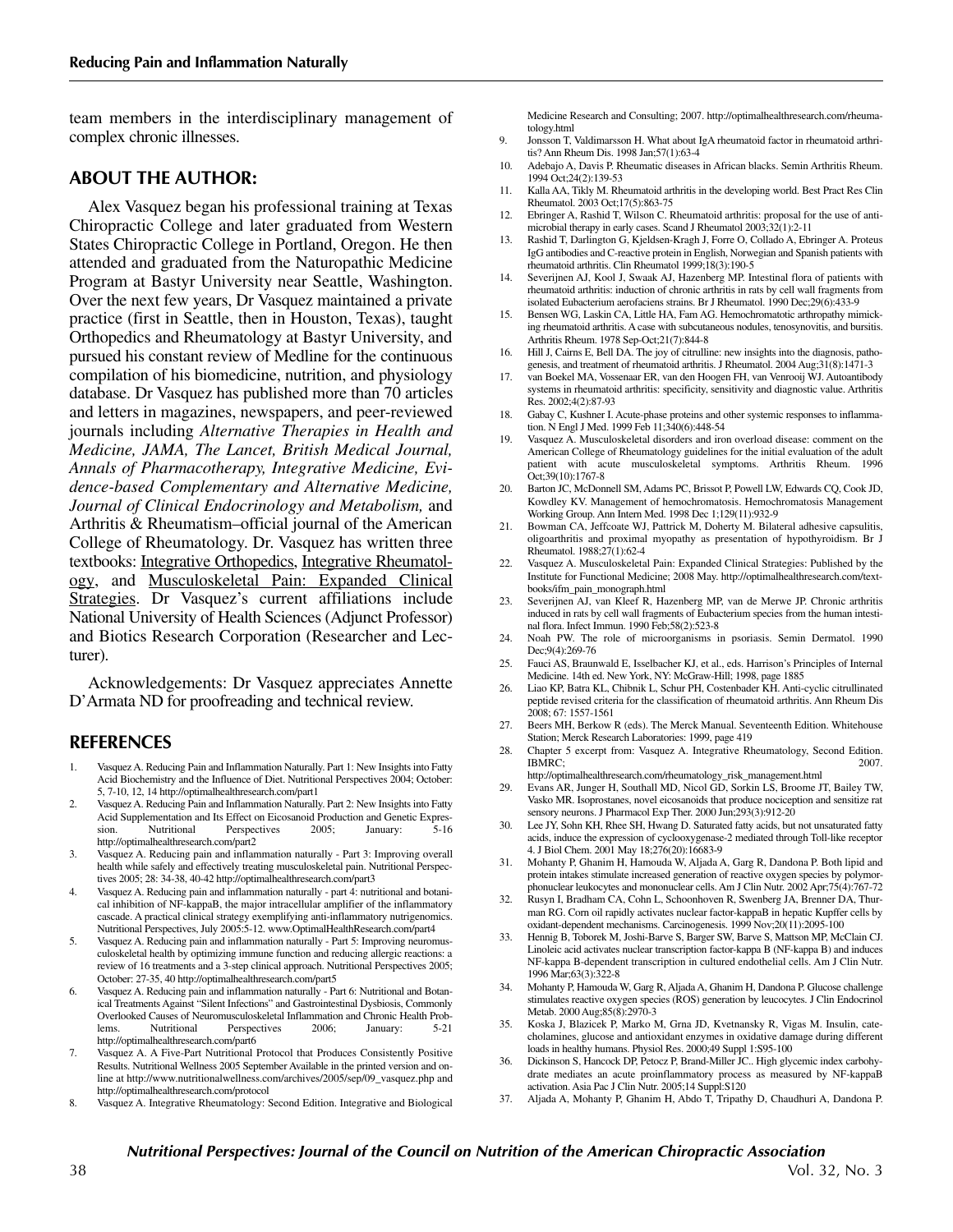Increase in intranuclear nuclear factor kappaB and decrease in inhibitor kappaB in mononuclear cells after a mixed meal: evidence for a proinflammatory effect. Am J Clin Nutr. 2004 Apr;79(4):682-90

- 38. Sanchez A, Reeser JL, Lau HS, et al. Role of sugars in human neutrophilic phagocytosis. Am J Clin Nutr. 1973 Nov;26(11):1180-4
- 39. Rasmussen A, Segel E, Hessov I, Borregaard N. Reduced function of neutrophils during routine postoperative glucose infusion. Acta Chir Scand. 1988 Jul-Aug;154(7-8):429-33
- 40. Ramakrishnan T, Stokes P. Beneficial effects of fasting and low carbohydrate diet in D-lactic acidosis associated with short-bowel syndrome. JPEN J Parenter Enteral Nutr. 1985 May-Jun;9(3):361-3
- 41. Gottschall E. Breaking the Vicious Cycle: Intestinal Health Through Diet. Kirkton Press; Rev edition (August 1, 1994)
- 42. Lin HC. Small intestinal bacterial overgrowth: a framework for understanding irritable bowel syndrome. JAMA. 2004 Aug 18;292(7):852-8
- 43. Lichtman SN, Wang J, Sartor RB, Zhang C, Bender D, Dalldorf FG, Schwab JH. Reactivation of arthritis induced by small bowel bacterial overgrowth in rats: role of cytokines, bacteria, and bacterial polymers. Infect Immun. 1995 Jun;63(6):2295-301
- 44. Pimentel M, et al. A link between irritable bowel syndrome and fibromyalgia may be related to findings on lactulose breath testing. Ann Rheum Dis. 2004 Apr;63(4):450-2
- 45. Bundgaard H, Kjeldsen K, Suarez Krabbe K, van Hall G, Simonsen L, Qvist J, Hansen CM, Moller K, Fonsmark L, Lav Madsen P, Klarlund Pedersen B. Endotoxemia stimulates skeletal muscle Na+-K+-ATPase and raises blood lactate under aerobic conditions in humans. Am J Physiol Heart Circ Physiol. 2003 Mar;284(3):H1028-34. Epub 2002 Nov 21
- 46. Liu RH. Health benefits of fruit and vegetables are from additive and synergistic combinations of phytochemicals. Am J Clin Nutr. 2003 Sep;78(3 Suppl):517S-520S
- 47. Vasquez A. Implementing the Five-Part Nutritional Wellness Protocol for the Treatment of Various Health Problems. Nutritional Wellness 2005 November. Available on-line at http://www.nutritionalwellness.com/archives/2005/nov/11\_vasquez.php and http://optimalhealthresearch.com/protocol
- 48. Gotschall E. Breaking the Vicious Cycle: Intestinal health though diet. Kirkton Press; Rev edition (August, 1994) http://www.scdiet.com/
- 49. Grant EC. Food allergies and migraine. Lancet. 1979 May 5;1(8123):966-9
- 50. Podas T, Nightingale JM, Oldham R, Roy S, Sheehan NJ, Mayberry JF. Is rheumatoid arthritis a disease that starts in the intestine? A pilot study comparing an elemental diet with oral prednisolone. Postgrad Med J. 2007 Feb;83(976):128-31
- 51. Hafstrom I, Ringertz B, Spangberg A, von Zweigbergk L, Brannemark S, Nylander I, Ronnelid J, Laasonen L, Klareskog L. A vegan diet free of gluten improves the signs and symptoms of rheumatoid arthritis: the effects on arthritis correlate with a reduction in antibodies to food antigens. Rheumatology (Oxford). 2001 Oct;40(10):1175-9
- 52. Kjeldsen-Kragh J, Haugen M, Borchgrevink CF, Laerum E, Eek M, Mowinkel P, Hovi K, Forre O. Controlled trial of fasting and one-year vegetarian diet in rheumatoid arthritis. Lancet. 1991 Oct 12;338(8772):899-902
- 53. Lithell H, Bruce A, Gustafsson IB, Hoglund NJ, Karlstrom B, Ljunghall K, Sjolin K, Venge P, Werner I, Vessby B. A fasting and vegetarian diet treatment trial on chronic inflammatory disorders. Acta Derm Venereol. 1983;63(5):397-403
- 54. Tanaka T, Kouda K, Kotani M, Takeuchi A, Tabei T, Masamoto Y, Nakamura H, Takigawa M, Suemura M, Takeuchi H, Kouda M. Vegetarian diet ameliorates symptoms of atopic dermatitis through reduction of the number of peripheral eosinophils and of PGE2 synthesis by monocytes. J Physiol Anthropol Appl Human Sci. 2001 Nov;20(6):353-61
- 55. Dabbagh AJ, Trenam CW, Morris CJ, Blake DR. Iron in joint inflammation. Ann Rheum Dis. 1993 Jan;52(1):67-73
- 56. Paimela L, Kurki P, Leirisalo-Repo M, Piirainen H. Gliadin immune reactivity in patients with rheumatoid arthritis. Clin Exp Rheumatol. 1995 Sep-Oct;13(5):603-7
- 57. Koot VC, Van Straaten M, Hekkens WT, Collee G, Dijkmans BA. Elevated level of IgA gliadin antibodies in patients with rheumatoid arthritis. Clin Exp Rheumatol. 1989 Nov-Dec;7(6):623-6
- 58. Seaman DR. The diet-induced proinflammatory state: a cause of chronic pain and other degenerative diseases? J Manipulative Physiol Ther. 2002 Mar-Apr;25(3):168- 79
- 59. Hagfors L, Nilsson I, Skoldstam L, Johansson G. Fat intake and composition of fatty acids in serum phospholipids in a randomized, controlled, Mediterranean dietary intervention study on patients with rheumatoid arthritis. Nutr Metab (Lond). 2005 Oct 10;2:26
- 60. Liu RH. Health benefits of fruit and vegetables are from additive and synergistic combinations of phytochemicals. Am J Clin Nutr 2003;78(3 Suppl):517S-520S
- 61. Peltonen R, Kjeldsen-Kragh J, Haugen M, Tuominen J, Toivanen P, Forre O, Eerola E. Changes of faecal flora in rheumatoid arthritis during fasting and one-year vegetarian diet. Br J Rheumatol. 1994 Jul;33(7):638-43
- 62. Toivanen P, Eerola E. A vegan diet changes the intestinal flora. Rheumatology (Oxford). 2002 Aug;41(8):950-1
- 63. Peltonen R, Nenonen M, Helve T, Hanninen O, Toivanen P, Eerola E. Faecal microbial flora and disease activity in rheumatoid arthritis during a vegan diet. Br J Rheumatol. 1997 Jan;36(1):64-8
- 64. Ramakrishnan T, Stokes P. Beneficial effects of fasting and low carbohydrate diet in D-lactic acidosis associated with short-bowel syndrome. JPEN J Parenter Enteral Nutr. 1985 May-Jun;9(3):361-3
- 65. Trollmo C, Verdrengh M, Tarkowski A. Fasting enhances mucosal antigen specific B cell responses in rheumatoid arthritis. Ann Rheum Dis. 1997 Feb;56(2):130-4
- 66. Uden AM, Trang L, Venizelos N, Palmblad J. Neutrophil functions and clinical performance after total fasting in patients with rheumatoid arthritis. Ann Rheum Dis. 1983 Feb;42(1):45-51
- 67. Hafstrom I, Ringertz B, Gyllenhammar H, Palmblad J, Harms-Ringdahl M. Effects of fasting on disease activity, neutrophil function, fatty acid composition, and leukotriene biosynthesis in patients with rheumatoid arthritis. Arthritis Rheum. 1988 May;31(5):585-92
- 68. Sundqvist T, Lindstrom F, Magnusson KE, Skoldstam L, Stjernstrom I, Tagesson C. Influence of fasting on intestinal permeability and disease activity in patients with rheumatoid arthritis. Scand J Rheumatol. 1982;11(1):33-8
- 69. Fuhrman J, Sarter B, Calabro DJ. Brief case reports of medically supervised, wateronly fasting associated with remission of autoimmune disease. Altern Ther Health Med. 2002 Jul-Aug;8(4):112, 110-1
- 70. Uden AM, Trang L, Venizelos N, Palmblad J. Neutrophil functions and clinical performance after total fasting in patients with rheumatoid arthritis. Ann Rheum Dis. 1983 Feb;42(1):45-51
- 71. Goldhamer A, Lisle D, Parpia B, Anderson SV, Campbell TC. Medically supervised water-only fasting in the treatment of hypertension. J Manipulative Physiol Ther. 2001 Jun;24(5):335-9
- 72. Goldhamer AC, Lisle DJ, Sultana P, Anderson SV, Parpia B, Hughes B, Campbell TC. Medically supervised water-only fasting in the treatment of borderline hypertension. J Altern Complement Med. 2002 Oct;8(5):643-50
- Vertes V, Genuth SM, Hazelton IM. Supplemented fasting as a large-scale outpatient program. JAMA. 1977 Nov 14;238(20):2151-3
- 74. Bauman WA, Schwartz E, Rose HG, Eisenstein HN, Johnson DW. Early and longterm effects of acute caloric deprivation in obese diabetic patients. Am J Med. 1988 Jul;85(1):38-46
- 75. Goldhamer AC. Initial cost of care results in medically supervised water-only fasting for treating high blood pressure and diabetes. J Altern Complement Med. 2002 Dec;8(6):696-7 http://www.healthpromoting.com/Articles/pdf/Study%2032.pdf
- Freeman JM, Vining EP, Pillas DJ, Pyzik PL, Casey JC, Kelly LM. The efficacy of the ketogenic diet-1998: a prospective evaluation of intervention in 150 children. Pediatrics. 1998 Dec;102(6):1358-63
- 77. Adam O, Wolfram G, Zollner N. Effect of alpha-linolenic acid in the human diet on linoleic acid metabolism and prostaglandin biosynthesis. J Lipid Res. 1986 Apr;27(4):421-6
- 78. Brzeski M, Madhok R, Capell HA. Evening primrose oil in patients with rheumatoid arthritis and side-effects of non-steroidal anti-inflammatory drugs. Br J Rheumatol. 1991 Oct;30(5):370-2
- 79. Rothman D, DeLuca P, Zurier RB. Botanical lipids: effects on inflammation, immune responses, and rheumatoid arthritis. Semin Arthritis Rheum. 1995 Oct;25(2):87-96
- 80. Adam O, Beringer C, Kless T, Lemmen C, Adam A, Wiseman M, Adam P, Klimmek R, Forth W. Anti-inflammatory effects of a low arachidonic acid diet and fish oil in patients with rheumatoid arthritis. Rheumatol Int. 2003 Jan;23(1):27-36
- Lau CS, Morley KD, Belch JJ. Effects of fish oil supplementation on non-steroidal anti-inflammatory drug requirement in patients with mild rheumatoid arthritis—a double-blind placebo controlled study. Br J Rheumatol. 1993 Nov;32(11):982-9
- 82. Kremer JM, Jubiz W, Michalek A, Rynes RI, Bartholomew LE, Bigaouette J, Timchalk M, Beeler D, Lininger L. Fish-oil fatty acid supplementation in active rheumatoid arthritis. A double-blinded, controlled, crossover study. Ann Intern Med. 1987 Apr;106(4):497-503
- 83. Walton AJ, Snaith ML, Locniskar M, Cumberland AG, Morrow WJ, Isenberg DA. Dietary fish oil and the severity of symptoms in patients with systemic lupus erythematosus. Ann Rheum Dis. 1991 Jul;50(7):463-6
- 84. Duffy EM, Meenagh GK, McMillan SA, Strain JJ, Hannigan BM, Bell AL. The clinical effect of dietary supplementation with omega-3 fish oils and/or copper in systemic lupus erythematosus. J Rheumatol. 2004 Aug;31(8):1551-6
- 85. Timms PM, Mannan N, Hitman GA, Noonan K, Mills PG, Syndercombe-Court D, Aganna E, Price CP, Boucher BJ. Circulating MMP9, vitamin D and variation in the TIMP-1 response with VDR genotype: mechanisms for inflammatory damage in chronic disorders? QJM. 2002 Dec;95(12):787-96
- 86. Al Faraj S, Al Mutairi K. Vitamin D deficiency and chronic low back pain in Saudi Arabia. Spine. 2003 Jan 15;28(2):177-9
- Masood H, Narang AP, Bhat IA, Shah GN. Persistent limb pain and raised serum alkaline phosphatase the earliest markers of subclinical hypovitaminosis D in Kashmir. Indian J Physiol Pharmacol. 1989 Oct-Dec;33(4):259-61
- 88. Vasquez A, Manso G, Cannell J. The clinical importance of vitamin D (cholecalciferol): a paradigm shift with implications for all healthcare providers. Altern Ther Health Med. 2004 Sep-Oct;10(5):28-36 http://optimalhealthresearch.com/monograph04
- 89. Gordon CM, Williams AL, Feldman HA, May J, Sinclair L, Vasquez A, Cox JE. Treatment of Hypovitaminosis D in Infants and Toddlers. J Clin Endocrinol Metab. 2008 Jul;93(7):2716-21
- 90. Ogrendik M, Kokino S, Ozdemir F, Bird PS, Hamlet S. Serum antibodies to oral anaerobic bacteria in patients with rheumatoid arthritis. MedGenMed. 2005 Jun 16;7(2):2
- 91. Al-Katma MK, Bissada NF, Bordeaux JM, Sue J, Askari AD. Control of periodontal infection reduces the severity of active rheumatoid arthritis. J Clin Rheumatol. 2007 Jun;13(3):134-7
- 92. "Urogenital swab cultures showed a microbial infection in 44% of the patients with oligoarthritis (15% Chlamydia, 14% Mycoplasma, 28% Ureaplasma), whereas in the